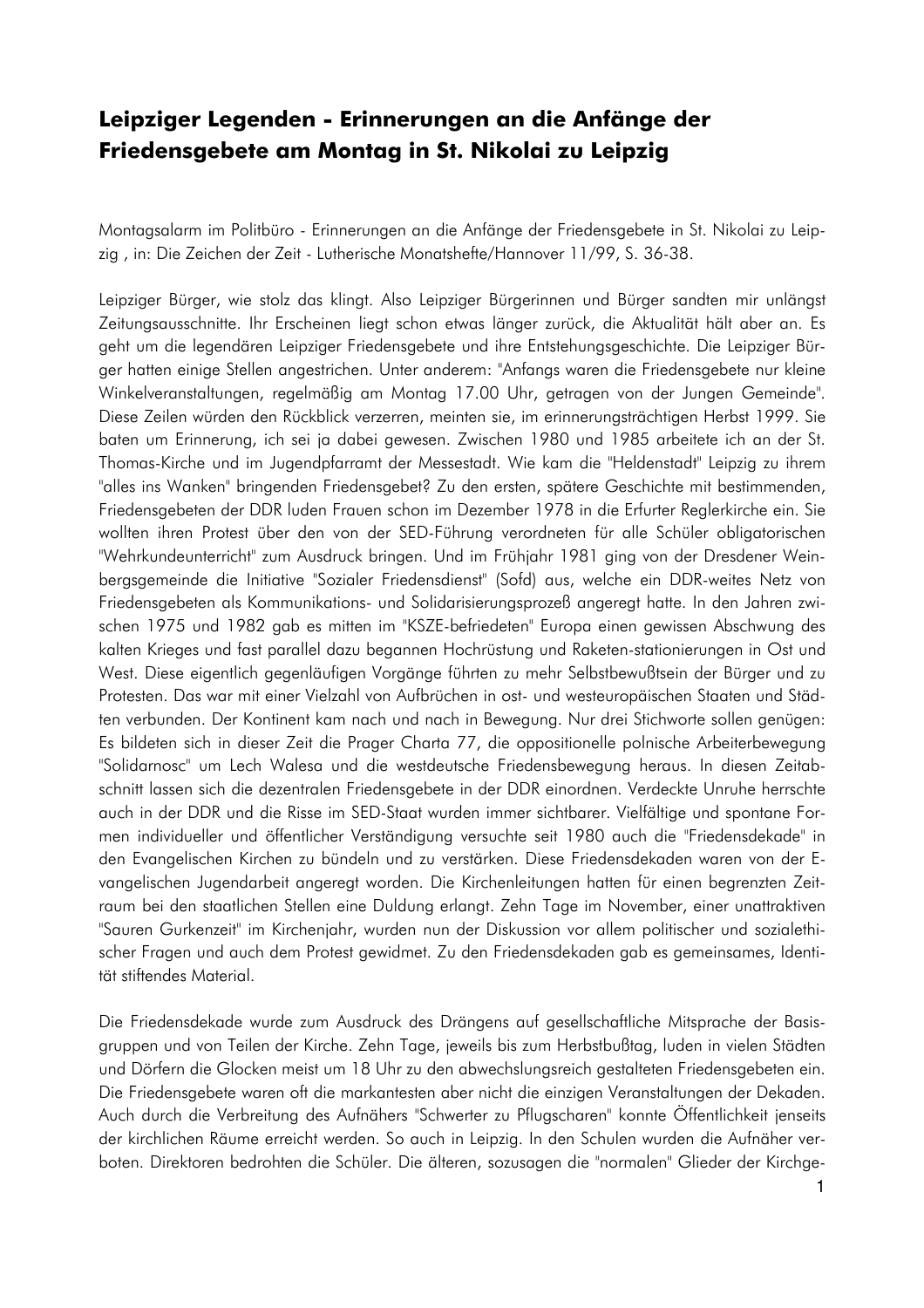meinden, standen diesen Vorgängen eher erstaunt bzw. irritiert gegenüber. Die Jugendlichen hingegen forderten Diskussionen über aktuelle Themen und diskutierten zu dieser Zeit heftig. Sie waren wachsinnig angesichts der außen- und innenpolitischen Bedrohung und verknüpften diese mit ihrem Alltag. Hier vor allem ist der Ursprung und Ort der Friedensgebete zu sehen. Kirchliche Mitarbeiter haben dies aufgenommen oder dem nachgegeben. Das besondere der Leipziger Friedensgebete war nicht ihre "Existenz" an sich oder gar deren Erfindung sondern ihr Fortführen außerhalb des zunächst vorgesehenen Rahmens der zehn Tage im Herbst und die Kontinuität bis 1989. Ein auslösendes "Vorkommnis" führte vor allem zu den Leipziger Friedensgebeten jenseits der Dekade. Anfang September 1982 geschah in der Evangelischen Gemeinde von Probstheida folgende Episode: In dem Büro- und Versammlungsraum der Evangelisch-Lutherischen Gemeinde in der Russenstraße begegneten sich zufällig der Bibelkreis, vor allem Rentnerinnen, und eine Gruppe der Jungen Gemeinde. Terminüberschneidung. Beide Seiten waren überrascht. Da man nun mal zusammen war, sprach man auch miteinander. Vor allem die älteren Frauen fragten nach den Belangen der Jugend. Ganz konkret fragten sie nach den "Schwerter-Aufnähern". Sie hatten ja so manches gehört und verstanden nur schwer, warum die Jugend immer diesen Ärger mit dem Staat hatte. Das Gespräch wurde lebhaft. Die Jugendlichen erzählten, aus der Schule, vom Wehrkundeunterricht, der Friedensdekade, dem "sich verpflichten müssen, fürs Militär" wegen eines Studienplatzes usw. usw. Die älteren Frauen waren erstaunt, dankbar und empört. Sie schimpften: "Warum hat uns das denn keiner gesagt?" Und ermutigten: "Das müßt ihr immer wieder erzählen, damit wir euch verstehen können." Diese Aufforderung traf bei Günter Johannsen, dem pädagogischen Mitarbeiter der Gemeinde auf offene Ohren. Schon länger hatte er sich mit dem Gedanken getragen, Veranstaltungen vergleichbar den herbstlichen Friedensgebeten über das gesamte Jahr hinweg durchzuführen. Günter Johannson und Olaf Müller, ein junger Mann, damals ein engagiertes Mitglied der Jungen Gemeinde, wandten sich an Friedrich Magirius, dem für Porbstheida zuständigen Superintendenten in Leipzig-Ost und einer der Pfarrer an St. Nikolai. Vorgetragen wurde der Wunsch eines wöchentlichen Friedensgebetes. Die Angste der Jugend sollte es aufnehmen und über Zusammenhänge informieren. Ein Angebot -gerade für der Kirche fern Stehende- sollte es sein. Die beiden Initiatoren sprachen auch mich an und baten um Mitarbeit. Magirius reagierte erst zurückhaltend, doch bald öffnete er sich der Idee. "Dann macht es bis zur Friedensdekade im November", meinte er. Wir wollten das wöchentliche Gebet in der Nikolai-Kirche, der "Jugendkirche" in der Leipziger City halten. Der Kirchenvorstand von St. Nikolai zögerte. Es sei noch keine Friedensdekade, wurde eingewandt und wer trägt die Verantwortung. Es gab Zurückhaltung der Mitarbeiter und des Kirchenvorstandes von St. Nikolai gegenüber einer "vorfristigen Aufnahme" der Friedensgebete. Lutherische Gemeinden können sehr selbständig sein. Die Thomaskirche wurde erwogen, durch die Grabstätte von Johann Sebastian Bach aber als zu "protokollarisch" angesehen. Im Jugendpfarramt war man froh, daß die Friedensdekade noch weit weg war. Es meldete: Kein Bedarf! Ende September 1982 war dann alles geklärt. Superintendent Magirius hatte ein zeitweises "O.K." für die Gebete erwirkt. Der erste Aufruf mit der Einladung zum "Friedensgebet in der Nikolaikirche" wurde verfaßt, auf Ormig, das lilablaue Vervielfältigungspapier geschrieben (Auflage pro Matritze maximal 150 Blatt) und auf dem Vervielfältigungsgerät der Jungen Gemeinde von St. Thomas und Matthai abgezogen. Dieser erste Aufruf trägt die Unterschriften von Günter Johannsen, Olaf Müller und dem Autor. Das noch heute im Informationsfenster der St. Nikolaikirche zum Friedensgebet einladende große Plakat mit dem "Schwerter-zu-Pflug-Schmied" und dem Regenbogen wurde von André Steidtmann aus der Jungen Gemeinde Probstheida gestaltet. So begannen in der ersten Oktobertagen 1982 die Leipziger Friedensgebete am Montag. Vom 07. bis zum 17. November des Jahres fanden dann Abend für Abend die gut besuchten und in vielfältigen Formen gestalteten stadtweiten Friedens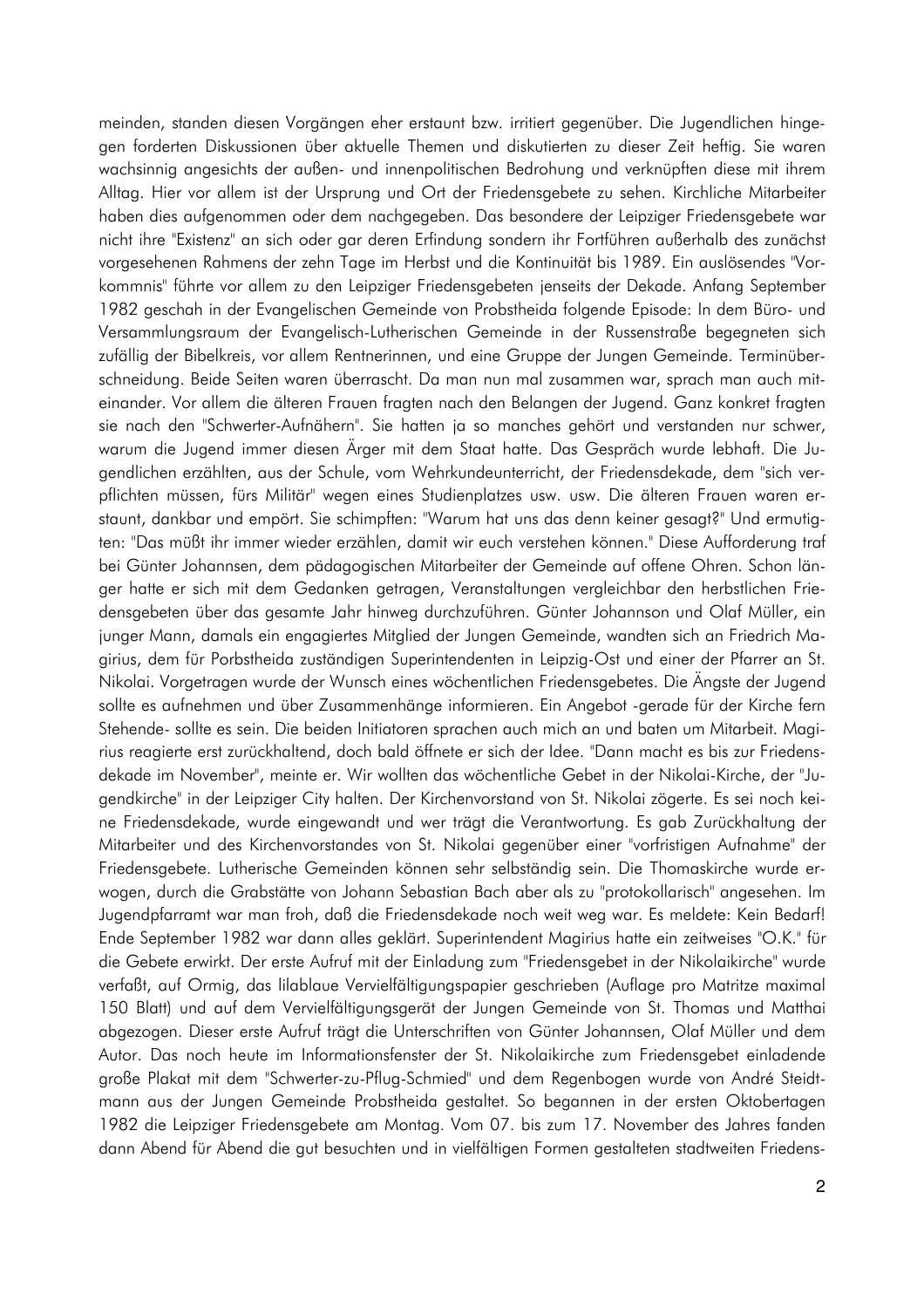gebete in St. Nikolai und in weiteren Kirchen der Messestadt statt. In meiner Erinnerung war ein weiteres "Vorkommnis" für die Fortführung der Friedensgebete nach der Dekade von einer gewissen Bedeutung: Am Totensonntag, nach dem letzten "offiziellen" Friedensgebet, räumte die Bereitschaftspolizei der Messestadt auf brutale Weise ein von Punks bewohntes, ursprünglich leerstehendes Haus in der Brüderstraße. Einige Punks wurden ohne Haftbefehl festgehalten und verhört. Nicht inhaftierte Punks wandten sich an die Initiatoren der Friedensgebete. Ihre Forderung: "Macht was! Helft unseren Freunden! Stellt Öffentlichkeit her!" Gelegentlich wurde in den Friedensgebeten über derartige Übergriffe berichtet und protestiert. Aber: Die Friedensgebete - nach der Dekade - waren beendet. Wir hatten keinen weiterführenden Beschluß. Der Kirchenvorstand von St. Nikolai zögerte: "Die Dekade sei doch vorbei". Müller und Johannsen drängten auf die Fortsetzung der Friedensgebete. Auch ich war zurückhaltend. Die Punks, aber auch viele Jugendliche machten deutlich: Die Friedensgebete dürfen nicht auf die "zentral" abgesegneten zehn Abende bis zum Bußtag reduziert werden. Friedrich Magirius fand einen Weg mit der St. Nikolaigemeinde. Es war allerdings eher Duldung als "offene Tür". Zwei oder drei Wochen nach dem Ende der Friedensdekade 82 wurde dann der Aufruf "Das Friedensgebet geht weiter!" verfaßt, wieder auf Ormig getippt, von den "drei Erstunterzeichnern" unterschrieben, abgezogen und verteilt. In dieser Phase war es, neben Günter Johannson und Olaf Müller vor allem Friedrich Magirius, der sich als Superintendent für die Weiterführung des Friedensgebetes eingesetzt hat. Zum Gebet am Wochentag Montag kam es, weil die an den Nachmittagen meist überfüllten Dienstkalender der kirchlichen Mitarbeiter nur noch am Montag ein Plätzchen aufwiesen. Im Herbst 1989 trieben die Montagsgebete von Leipzig die Ereignisse in der kleineren deutschen Republik voran. Das Politbüro tagte immer erst am Dienstag. Die alten Herren wurden von den "Wellen" der Montagsrunden regelmäßig überrascht. Die Montagsgebete bestimmten in den letzten Wochen der SED-Herrschaft die Tagesordnung des Politbüros. Vielleicht wirkte sich das Gebet am Montag auch deshalb deeskalierend auf den unblutigen Ausgang der "Wende" in der DDR aus, denn die Genossen mußten nun reagieren und waren plötzlich in der Defensive, mitten im eigenen Land. Aber das könnte schon eine weitere Legendenbildung sein. Das besondere der Leipziger Friedensgebete war, daß sie den durchaus hilfreichen aber begrenzten Rahmen der Friedensdekade verlassen hatten. Die Unruhe, die Probleme und die Sorgen bestanden ja weiter. Die in den Veranstaltungen der Dekade erlebte Solidarität, die mühsamen und schönen Versuche, im Umfeld von biblischen Texten Worte finden zu können und Gesten, die anderen verständlich und wichtig waren, wollten einige Menschen aus Leipziger Gemeinden weiterführen. Pfarrer spielten in den ersten Jahren der Friedensgebete eine eher untergeordnete Rolle. Den Aufruf "Das Friedensgebet geht weiter" nahmen die bereits existierenden und im Entstehen begriffenen Informations- bzw. Arbeitsgruppen und einige Gemeinden gern auf. Die Initiatoren wurden bei den wöchentlichen Friedensgebeten schnell unterstützt. Häufig wurde aber auch vom kirchlichen Mittelbau gefragt: "Wer verantwortet eigentlich, was da stattfindet?" Ich möchte nichts verklären. Es waren nicht alle Friedensgebete bemerkenswert. Manche waren langweilig, einige gar peinlich, weil formal und inhaltlich unzureichend. Was halt so in Gottesdiensten alles vorkommen kann, passierte auch in Friedensgebeten. Zeitweise wurde intern beraten, die Montagsgebete einzustellen, da der Besuch unstet war. Dank denen, die gesagt haben: "Wir machen weiter!" Beim Erinnern wird mir bewußt, die Orgel hat fast immer gespielt, wenn dies gewünscht wurde. Dank den Organisten. Die Andachten fanden in den unterschiedlichsten Formen Woche für Woche statt. Die Beteiligten kamen aus ganz Leipzig. Die Friedensgebete zu St. Nikolai waren schon deshalb keine "Winkelveranstaltungen der Jungen Gemeinde". Aber: Diese Friedensgebete wollten keine Heldentaten sein. Sie stellten ein Angebot von meist jüngeren, sensiblen und wachen Leuten an ihre Stadt und an die Kirche, aus der sie nicht ausreisen und nicht austreten wollten, auf der Suche nach Wahrhaftigkeit dar. Für das